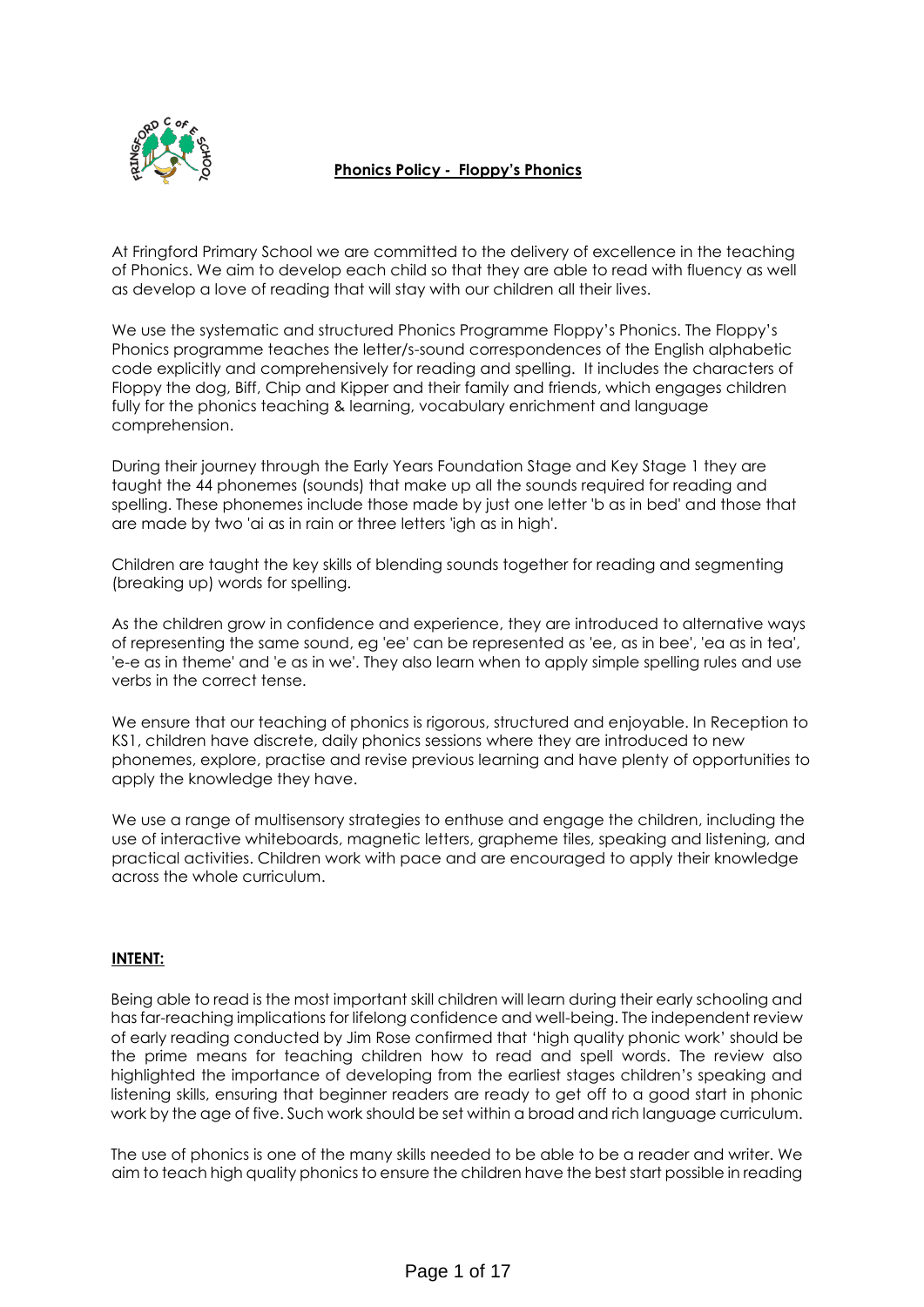and writing. The learning of phonics is the beginning of children's body of knowledge, skills and understanding that are an essential part of learning to read. In order to read and understand texts children must learn to recognise/decode the words on the page. Good quality phonics teaching allows the child to be secure in the skills of word recognition and decoding which allows children to read fluently. This will result in children being able to read for pleasure and will allow them to move onto developing higher order reading for meaning skills. These phonic skills need to be taught systematically and involve a variety e.g multisensory resources for all learners.

# **Our aims:**

Our children are entitled to a Phonics curriculum which enables them to:

- gain a progressively deeper understanding of the phonetic structure of the English language.
- apply their phonic knowledge and skills to decode unfamiliar words fluently and accurately.
- read rapidly to apply what they have learned across the whole curriculum.
- create fluent readers, confident speakers and willing writers.
- develop a life-long love of reading.

## **IMPLEMENTATION**

From the beginning of Reception and KS1 phonics is taught as a discrete lesson every day for at least 30 minutes. The school's systematic, synthetics programme is Debbie Hepplewhite's Floppy's Phonics which starts at the beginning of Reception around week 2/3. The structure of each lesson at Fringford and the journey of phonics across the week enables all aspects of the blending and segmenting of phonemes/graphemes; lessons are uniquely planned and tailored to meet the needs of all our learners.

## **APPROACHES TO PHONICS**

We believe that phonics teaching should be:

- **Systematic**
- Discrete
- **Interactive**
- **Practical**
- **Engaging**
- Multi-sensory
- **Differentiated**

## **TEACHING AND LEARNING**

Our children are provided with a variety of opportunities to develop and extend their phonics skills in Reception and Key Stage 1. It also continues into Key Stage 2 to support those children who do not have the phonic knowledge and skills they need. They follow the cycle of 'Assess, Teach, Practise, Apply' to ensure that children are consolidating phonic knowledge and skills over time and that they are able to apply them in context. Consequently, wherever possible, links between phonics knowledge and understanding are made to learning in both Reading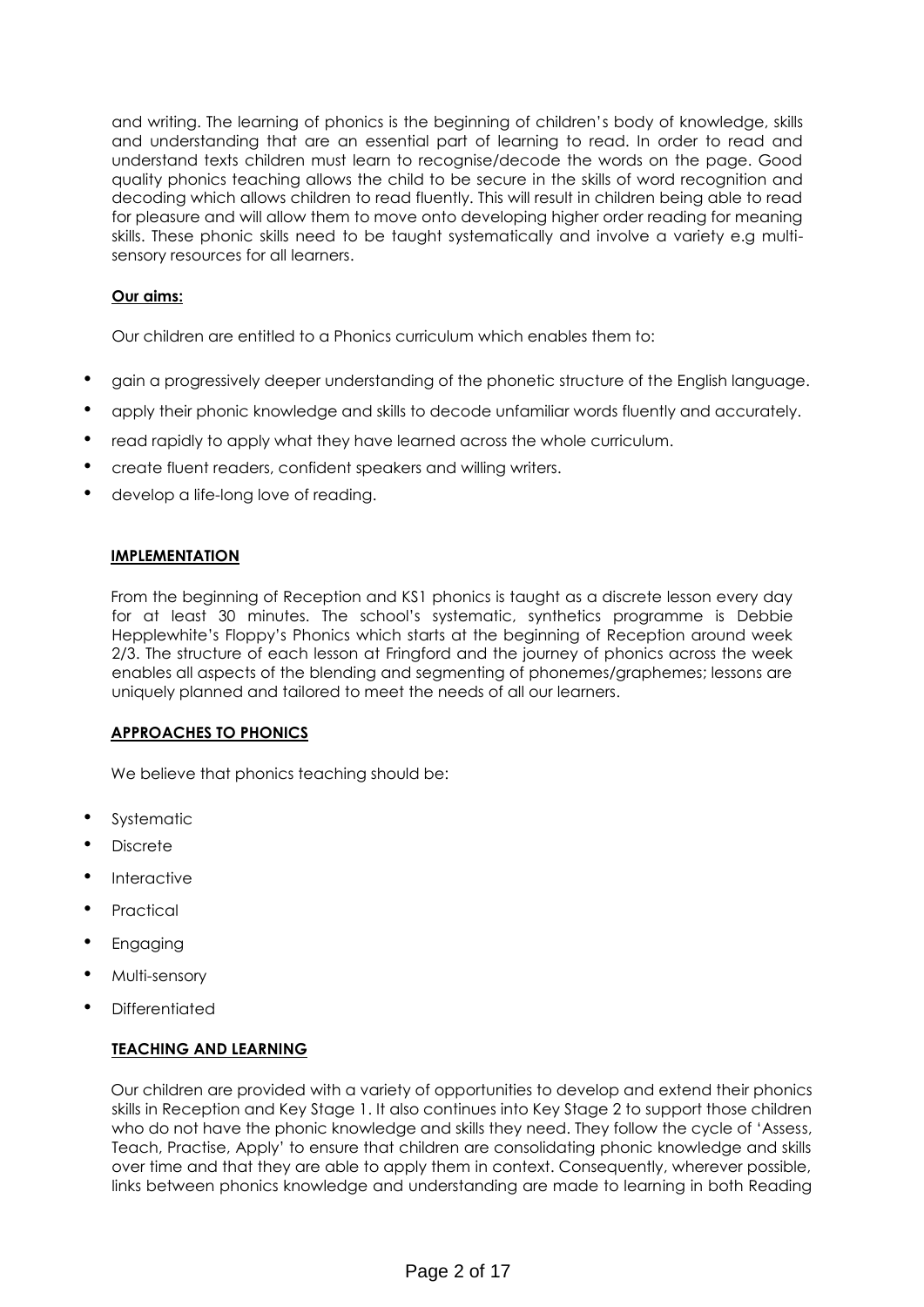and Writing. These lessons proceed at pace and incorporate a wide range of practical and interactive learning opportunities to engage the children. These learning opportunities are carefully chosen to ensure that children develop their skills in aural discrimination and phonemic and rhyme awareness, blending and segmenting as well as grapheme-phoneme correspondence.

In lessons, teachers use all the resources from the Floppy's Phonics programme. The school is equipped with Floppy's phonics flash cards, frieze frames, code charts, sounds books, handbooks with activities and matching Floppy's Phonics decodable reading books. The school also uses the Floppy Phonics 'cloud books' which can be used in parallel to the sound books to develop children's speaking and listening skills. The school also has the Floppy's Phonics online subscription so that children and parents can access pages of the sound books at home. The Floppy's Phonics cycle is followed:



Age Related Expectations for the end of the school year:

By the end of EYFS all children should:

- read and understand simple sentences.
- use phonic knowledge to decode common words and read them aloud accurately.
- confidently read by sight the Stage 2 and 3 common exception words
- use phonic knowledge to write words in a way which matches how the sounds are said.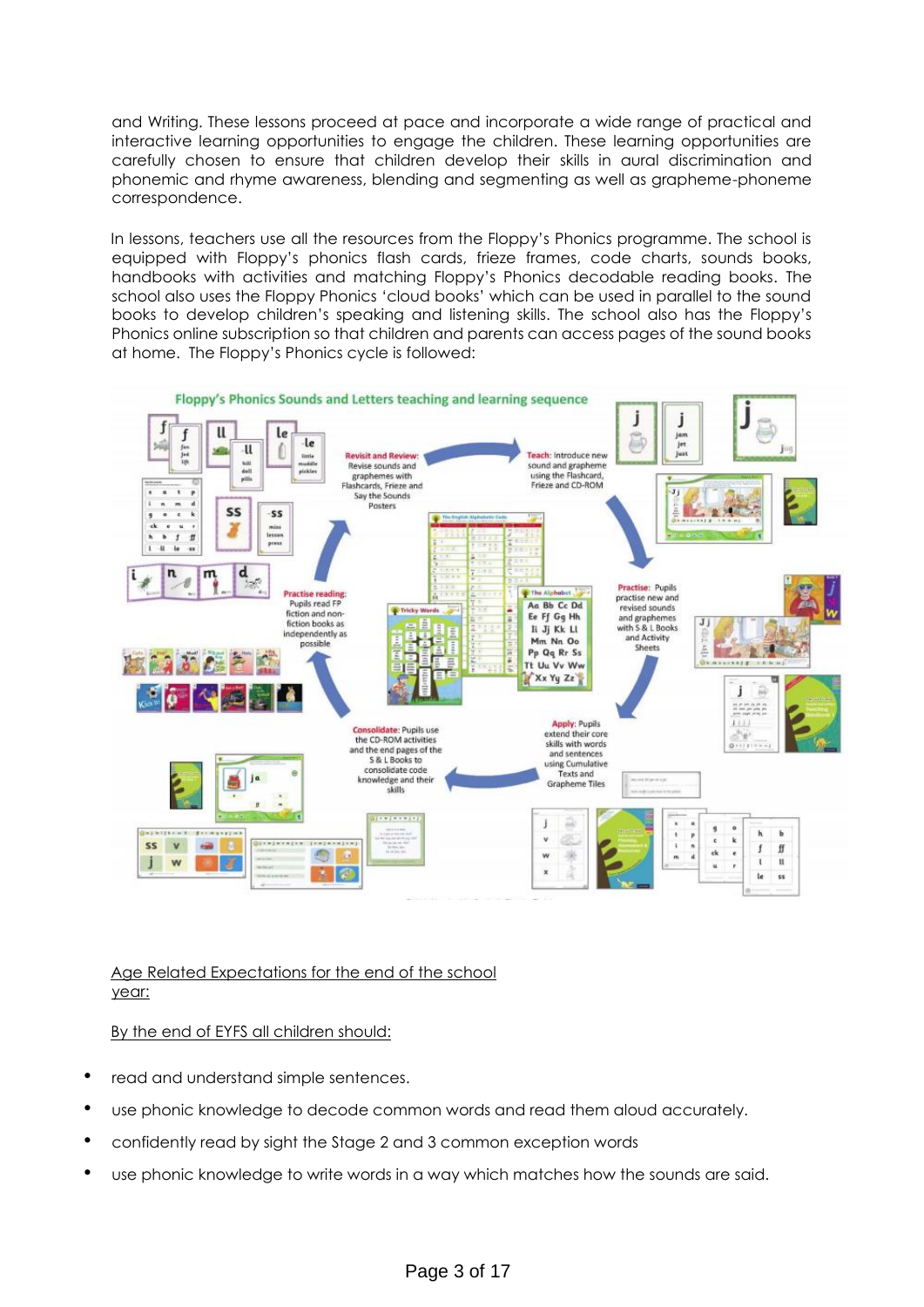write some irregular common words.

# By the end of Year 1 all children should:

- apply phonic knowledge and skill as the prime approach to reading unfamiliar words that are not completely decodable;
- read many frequently-encountered words automatically;
- read phonically decodable three-syllable words;
- read a range of age-appropriate texts fluently;
- demonstrate understanding of age-appropriate texts.
- read decodable words that end –s, –es, -ing, -ed, -er, -est
- Say the correct sound to grapheme for all the 40+ phonemes up to Stage 5.

# By the end of Year 2 children should:

- Read accurately most words of two or more syllables.
	- Read most words containing common suffixes.
	- Read and spell most common exception words for year 2.
	- Read words accurately and fluently without overt sounding and blending.
	- Sound out most unfamiliar words accurately, without hesitation.
	- Segment spoken words into phonemes and represent these by graphemes.

# **The alphabetic code**

All readers should be taught four skills:

- grapheme-phoneme correspondences (that is, the alphabetic code) in a clearly defined, incremental sequence and it should be referred to in every lesson
- to synthesise (blend) phonemes (sounds) in order all through a word to read it
- to segment words into their constituent phonemes for spelling  $\Box$  that blending and segmenting are reversible processes.

English represents the sounds of the language and uses an alphabet to do this. It is generally accepted that English has 44 sounds (although this number varies slightly, depending on regional accents).

The way the 26 letters of the alphabet are used in English (singly or in combination) to represent the 44 sounds is referred to as the alphabetic code. In the alphabetic code in English: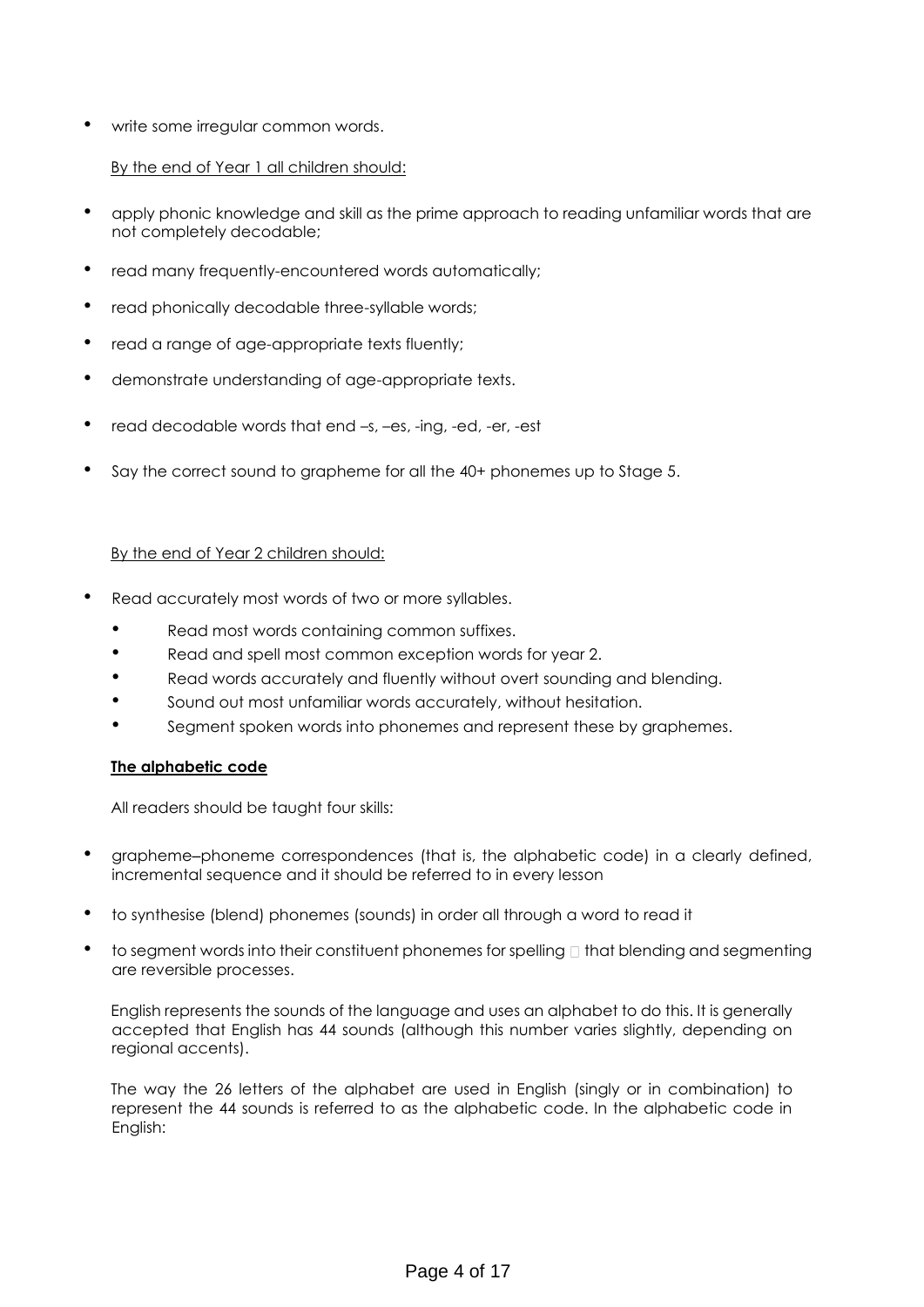- a single phoneme can be represented (spelt) in different ways, using one, two, three or four letters. For example, the sound /aw/ can be represented as 'or', 'saw', 'haul', 'lore', 'fraught' and 'sought'
- one grapheme (that is, a letter or combination of letters) can represent different sounds. For example, the digraph (two letters) 'ow' sounds different in 'crowd' and in 'low'; the four letters combined in 'ough' are pronounced differently in 'through', 'rough' and 'bough'; the letter 'c' represents a /s/ sound at the beginning of 'circus' and a /k/ sound in the middle, and so on.

The sounds are not taught in alphabetical order, but in order of usefulness, so that children can start to read and spell simple words as swiftly as possible. There are also phonically irregular words, which we refer to as 'common exception words' such as 'the', 'some' or 'once' that are taught throughout the different phrases.

A very common sequence begins by teaching children how to represent each of the following six sounds by a letter (as below):

| Sound      | Letter |
|------------|--------|
| /s/        | S      |
| $/\alpha/$ | a      |
| /t/        | t      |
| /i/        | i      |
| /p/        | р      |
| /n/        | n      |

If these sounds are learnt securely and the children are also taught the skill of blending sounds together to read whole words, they can then read (and spell, by segmenting) simple vowel consonant (VC) words such as 'it', 'in', 'is' and 'at' and consonant-vowel-consonant (CVC) words such as 'sat', 'pin', 'nip', 'net', 'tip'.

## **The skills of blending and segmenting**

Blending and segmenting are, 'reversible processes': that is, if you can blend the sounds together to read a word, you should also be able to identify and break down (segment) the individual sounds in a word you hear to spell it. To spell the word, you need to represent each sound you hear by a letter – or more than one letter.

The skill of blending sounds together needs to be taught directly. Children may be able to say the sound a letter 'makes' when shown the letter (for instance, on a flashcard), but this does not necessarily mean that they can blend individual sounds together to make a whole word. (Letters do not actually 'make' sounds: they are just a way of representing that sound in writing.) In segmenting to spell a word, the teacher or the child is listening to a whole word, identifying the individual sounds (not letters) that make up the word choosing a letter or more than one letter to represent each individual sound.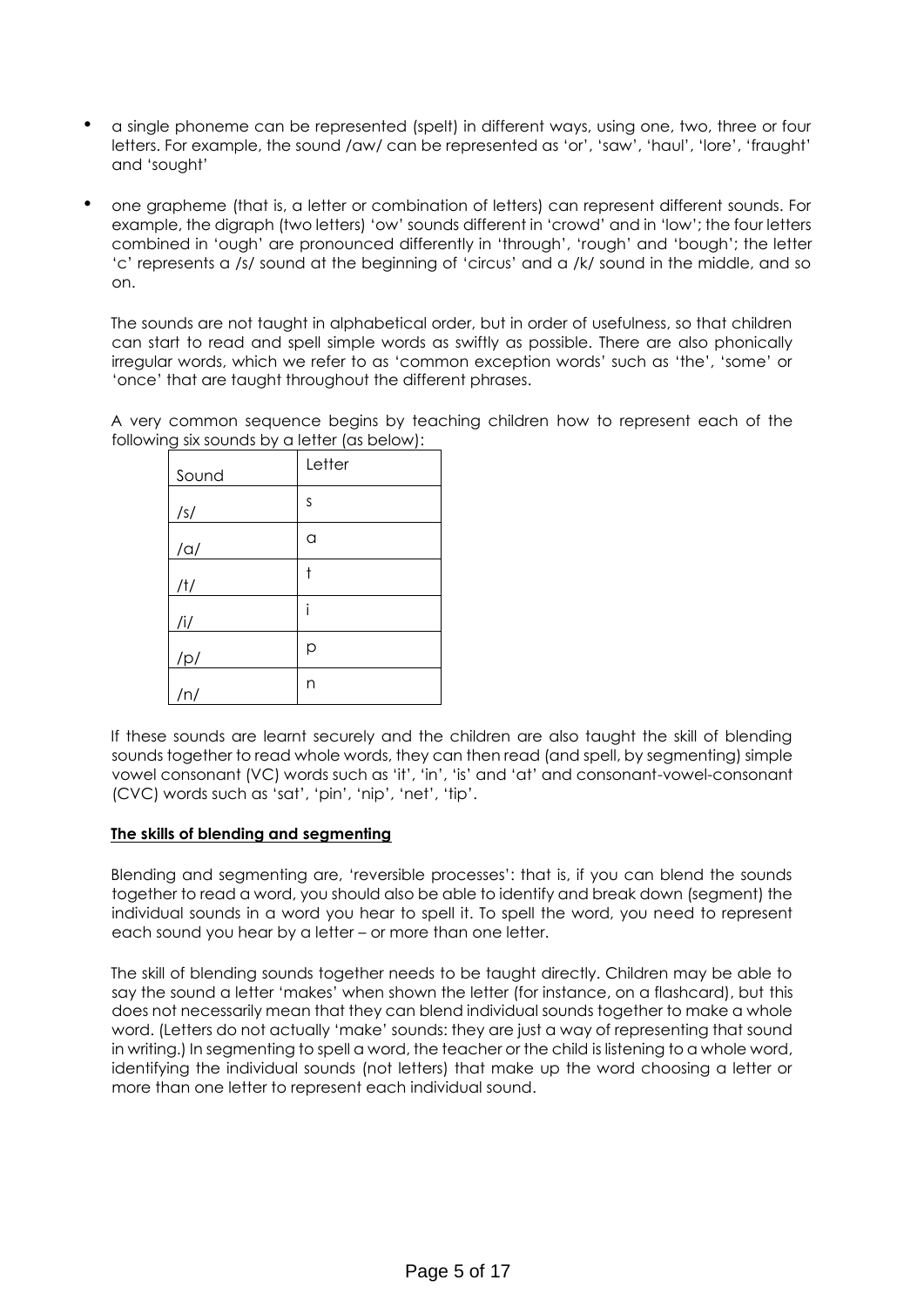## **Correct articulation**

Correct articulation is vital in helping children to learn to blend sounds together. We make sure that the sound produced (each individual phoneme) is as precise and accurate as possible and that no additional sounds are added. For instance, the sound /m/ that starts 'mother' or is embedded in 'impress' needs to sound /mmmm/ and not /muh/. The clearer the sound, the easier it is for a child to blend together (synthesise) the individual sounds to read a word because there are no unnecessary sounds getting in the way.

## **Common exception words**

Children will be taught to read words that are not completely phonically regular. Fringford Primary adapts the Floppy's Phonics Language and we refer to them as 'tricky words'. Children need to be taught to read these words on sight, so that they do not have to spend time puzzling them out. Teachers help children to practise their speedy recall of tricky words. In terms of spelling, children need to remember the tricky parts of a word, that is, the letters that do not match the usual grapheme-phoneme correspondences they have learnt. For example, the word 'said' is not phonically regular in that the sound /e/ in the middle of the word is normally written 'e' as in 'bed' (or sometimes 'ea' as in 'bread', 'dread' or 'read' past tense) and not 'ai' as in 'paid'. However, the sounds at the beginning and end of 'said' are represented with 's' and 'd', just as one might expect; it is only the middle of the word that is tricky.

## **Multi-sensory approaches**

Multi-sensory learning opportunities featured strongly in high quality phonic work and often encompassed, variously, simultaneous visual, auditory and kinaesthetic activities involving, for example, physical movement to copy letters shapes and sound, and manipulate magnetic or other solid letters to build words. Sometimes, mnemonics, such as a picture of a sun or an apple in the shapes of 's' and 'a', are used to help children memorise letters.

# **PLANNING**

The school follows the systematic approach laid out by Floppy's Phonics Sounds and Letters programme to meet the requirements of the National Curriculum. Children who require extra support are targeted within the class through quality first teaching. At times, teachers work with smaller groups so that these children are supported. Teachers adapt the suggested Floppy's Phonics suggested timetable to ensure they meet the needs of their class. All teachers and TAs are trained by Debbie Hepplewhite and follow the programme. Floppy Phonics resources are designed to be delivered in two distinct sessions:

- Sessions 1 is a teacher-led session focusing on revision of past letter/s- sound correspondences and the introduction of sounds and graphemes, as well as modelling and practising the skills of blending, segmenting and handwriting, using the Flashcards, Frieze and interactive lessons on Floppy's Phonics Online.
- Session 2 provides a revise-and-apply routine in which children focus on their own learning as their own level, using the Say the Sounds posters, Sound Books, Activity Sheets or Activity Books and Cumulative Texts, with the teacher drawing the attention of the whole class together as needed.

The second session can take place later in the day or the next day, or as an immediate follow up. The suggested time is 30 minutes or more.

Once teachers have used the Sound Books, children are also able to access them at home using their own Oxford Owl account.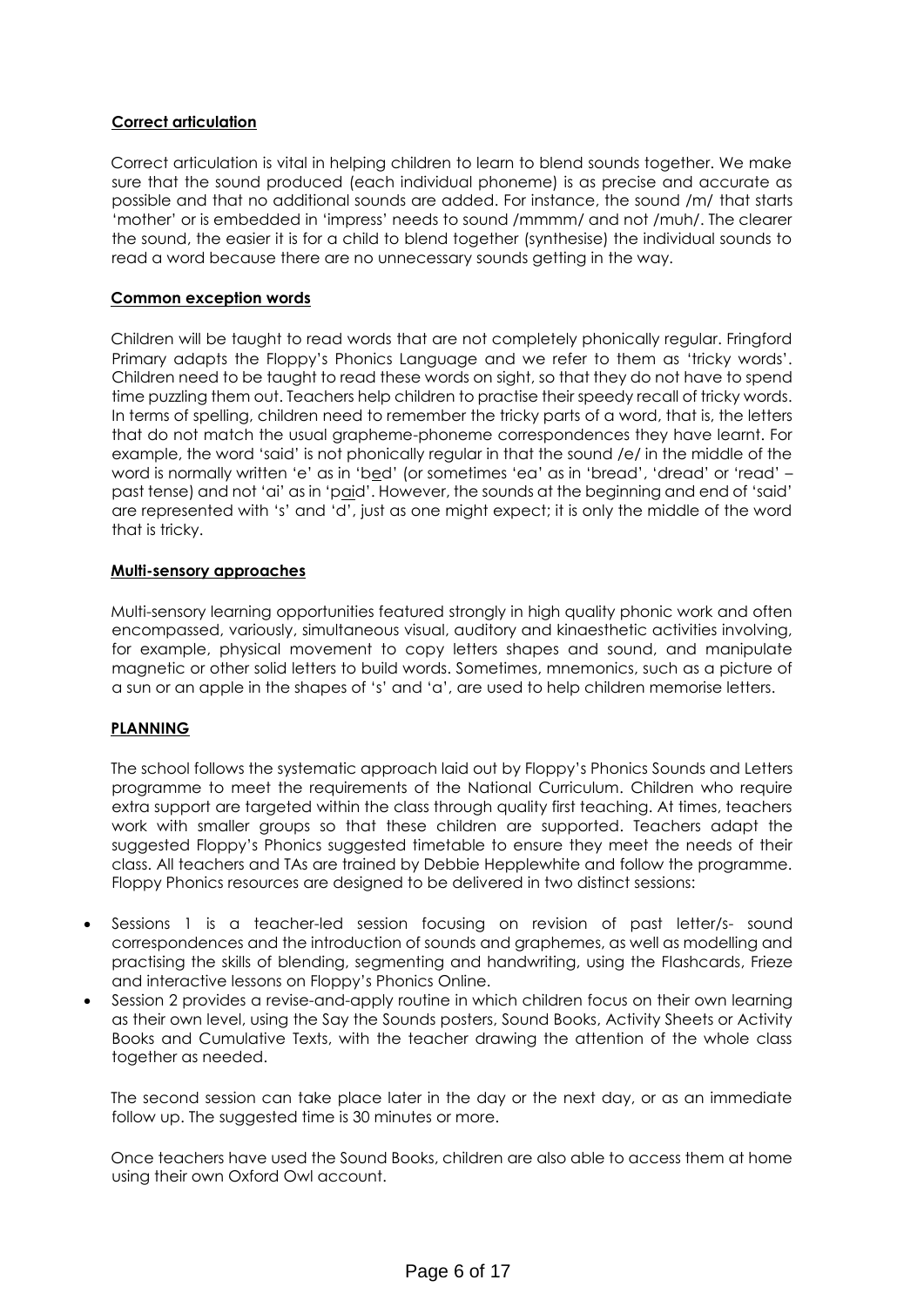## **Phonics Folder and book bag routine**

There are CORE multi-skills learner-practice resources throughout the whole of Floppy's Phonics programme. Every child is given a phonics folder – this is very important for 'ownership of learning.'

In the phonics folder, children should have:

- Cumulative say the Sounds Posters
- All activity sheets in order
- Any additional posters spelling word banks, tricky words etc.

Children also have a small exercise book to keep word lists and have a reading record and decodable reading book. The decodable reading books are designed for children to have for a short period of time to secure their phonics knowledge. They are also given time to choose a book for pleasure which they can share with adults at home. All items are taken home daily as the book bag routine.

## **Reading Books**

*Oxford Reading Tree* provides a wide variety of resources to deliver high-quality phonics teaching and practice.

*Floppy's Phonics* is a rigorous synthetic programme with all the resources required to teach phonics effectively. Children practise new and revised sounds using the Sounds Books within the teaching cycle. These are used in school and are taken home by the children for further consolidation.

Children can further practise and consolidate by reading *Floppy's Phonics Fiction* and *Nonfiction* and *Traditional Tales* books, which are fully decodable and aligned to Letters and Sounds phases. The fine levelling is based on a comprehensive phonics pedagogy.

In Reception and KS1 decodable books may need to be changed after a few days but should be changed at least weekly, it is the class teacher that ensures the children's needs are met. Reading record books are checked on a daily basis.

(Please see English policy for reading books in KS2).

## **ASSESSMENT**

Assessment is regarded as an integral part of teaching and learning and is a continuous process. We strive to make our assessment purposeful, allowing us to match the correct level of work to the needs of the pupils, thus benefiting the pupils and ensuring progress. It is the class teacher's responsibility to keep track of the progress made by all children in their class, regardless of their phonic ability. All children should have a phonics folder with the worksheets that are provided with the programme. This is required for evidence, assessment and monitoring. The Floppy's Phonics tracking is kept up to date on the school's assessment system so that teachers and leaders can ensure children are achieving at a good pace. An example of the tracking sheet is available to see in Appendix A.

Assessment for Learning: We continually assess our pupils and recording their progress. Information for assessment is gathered in various ways: by talking to children, asking questions, observing their work, setting specific tasks. Teachers use this assessment information to plan further work and set new targets.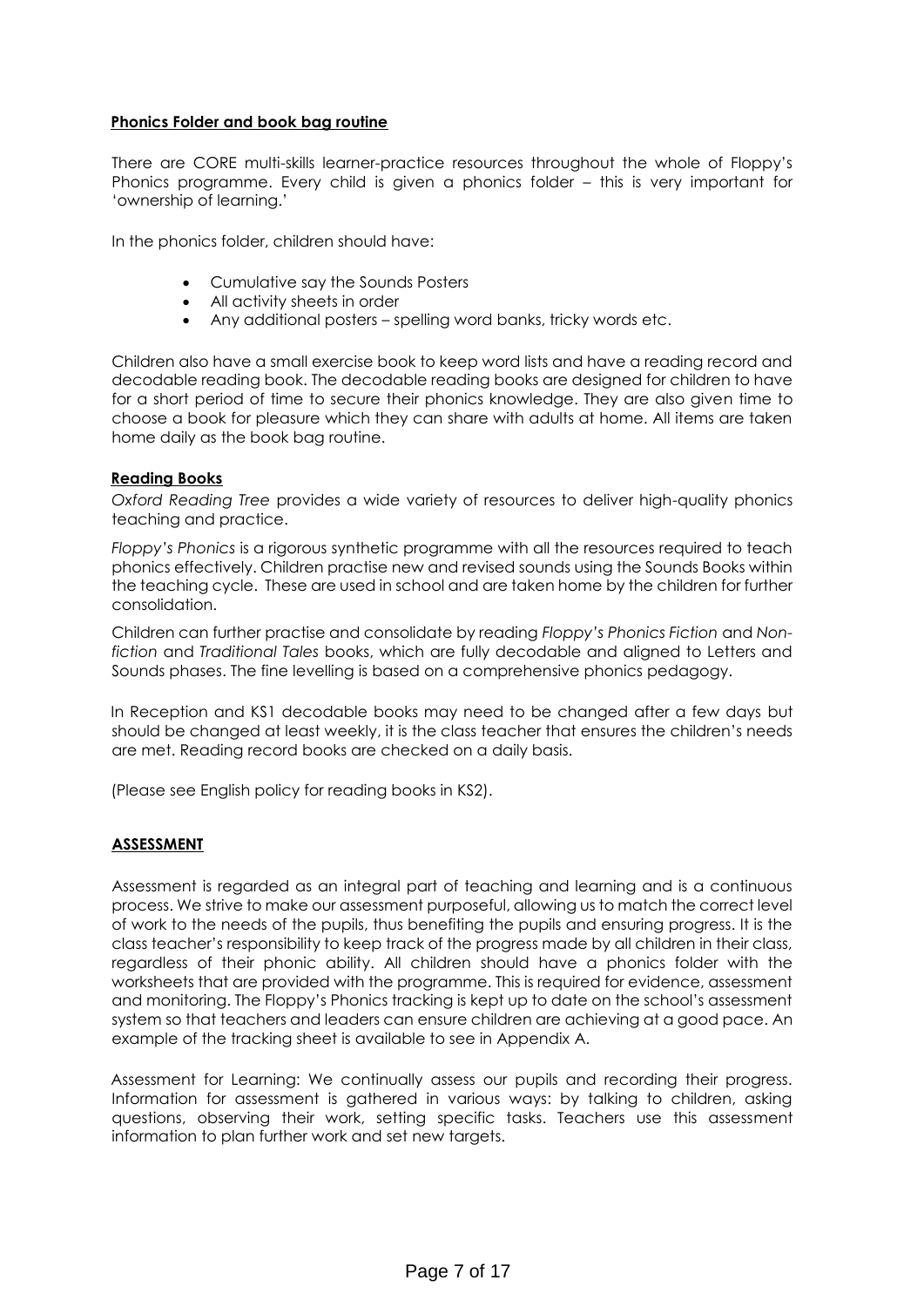Assessment of Learning: The attainment and progress of children in phonics is assessed regularly across the year, both discretely at the end of each phase and through Reading and Writing assessments. At the end of Year 1, children participate in the Phonics Screening Check which assesses their knowledge of grapheme-phoneme correspondence and their skills in blending. This information is submitted to the LA. Those children who do not succeed in the phonics screening check are highlighted for further intervention and targeted support before completing the screening check again at the end of Year 2.

Children need to be taught the alphabetic code – the relationship between sounds and letters in English – and the screening check is designed to assess how much of it they know. The non-words in the check are useful for identifying children who may know the alphabetic code (or at least parts of it) but are struggling with the skills of blending sounds together to make whole words. There may also be children who are finding it difficult to learn to read whose problems are not related to blending or knowing the alphabetic code. The screening check still acts as an important diagnostic tool in the first instance. The check is intended as a test of phonic decoding – not as a wider test of reading – to assess whether children have learnt key knowledge and skills by the end of Year 1. Comprehension is a separate dimension and is tested at the end of Key Stages 1 and 2.

Feedback: Children are provided with constructive and timely feedback in lessons. Teachers provide parents with feedback on their child's progress and achievement at parent's evening and through the end of year report. Assessment information is also passed onto the next teacher as part of transition between year groups and phases.

## **ORGANISATION OF PHONICS**

The Head Teacher and English leader are responsible for phonics throughout the school. This includes:

- Ensuring continuity and progression from year group to year group and the transition from each phase.
- Providing all members of staff with guidelines and non-negotiables to show how aims are achieved and how the variety of all aspects of phonics is to be taught
- Advising and supporting colleagues in the implementation and assessment of phonics in their phase of the school.
- Assisting with the requisition and maintenance of resources required for the teaching of phonics, within the confines of the school budget
- Monitoring the quality of teaching and learning in phonics across the phase of the school.
- Ensuring all staff are trained and feel confident in the teaching of reading.

The class teacher is responsible for:

- Ensuring progressing in the acquisition of phonic knowledge and skills with due regard to the National Curriculum for English  $\Box$  Developing and updating skills, knowledge and understanding of phonics  $\Box$  Identifying needs in phonics and adapting planning to suit all children.
- Keeping appropriate on-going records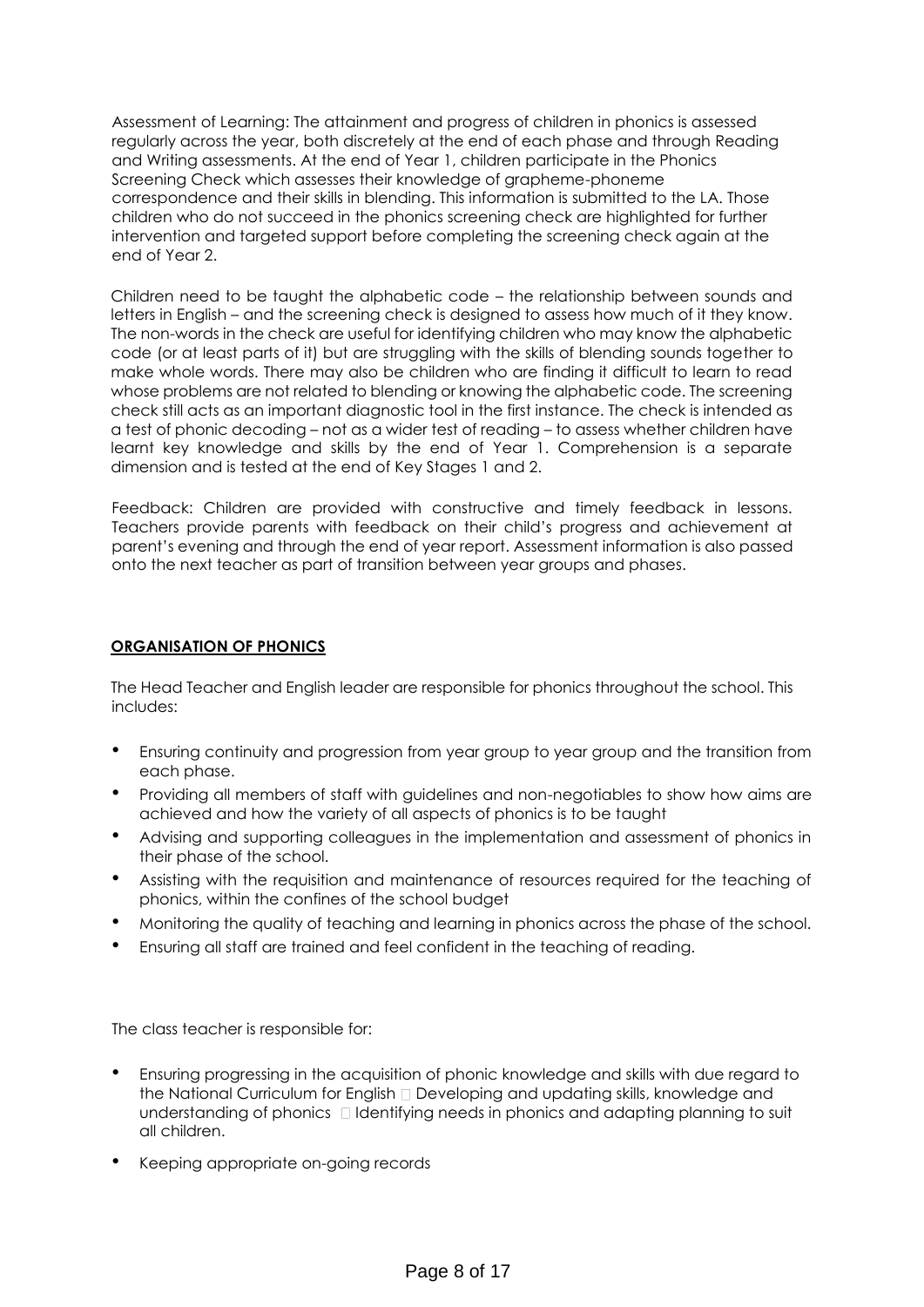- Planning effectively for phonics, liaising with phonics leader when necessary
- Informing pupils and parents of their progress, achievements and attainment
- Working with other teachers to ensure children receive a consistent approach
- Ensuring all children have a Phonics folder and a book bag routine

#### Non-negotiables for teaching and learning of Phonics in KS1

At Fringford we follow the systematic approach laid out in Floppy's Phonics Sounds and Letters, which we have adapted to meet the requirements of the new National Curriculum.

Staff complete plans for phonics which ensure progression and effective, high quality teaching.

In every discrete phonics lesson:

- In each class there will be a focus phoneme for the week for the whole class to be working on. The sound will be differentiated according to the ability of each child in the class. Planning of this phoneme will show a journey across the week and will develop so that are levels of ability are
- All lessons start with a clear learning objective which is linked to the phase of letters and sounds that the year group are working on.
- The learning objective will specify if the phoneme is a 'reading' focus (blending) or a writing focus 'segmenting'. This will be covered throughout the week so the children can investigate and explore both aspects in and out of context.
- Success criteria will be very specific and linked to letters and sounds.
- New phonemes will be taught using the correct articulation and terminology and all children will use this terminology in their learning. E.g, phonemes, digraphs, trigraphs, split-digraph,
- Lessons follow the structure outlined below through the teaching of skills and subskills using resources from Floppy's Phonics programme\*

REVISIT & REVIEW: Revise previously taught sounds and graphemes using flashcards, frieze and Say the Sounds Posters

TEACH: Introduce new sound and grapheme using flashcards, frieze and the Interactive Resources.

PRACTISE: Pupils practise new and revised sounds and graphemes with Sounds & Letters Books and Activity Sheets

APPLY: Pupils extend their core skills with words and sentences using Cumulative

Texts and Grapheme Tiles

CONSOLIDATE: Pupils use the Interactive Resource activities and the end pages of the Sounds & Letters Books to consolidate code knowledge and their skills

PRACTISE READING: Pupils read books as independently as possible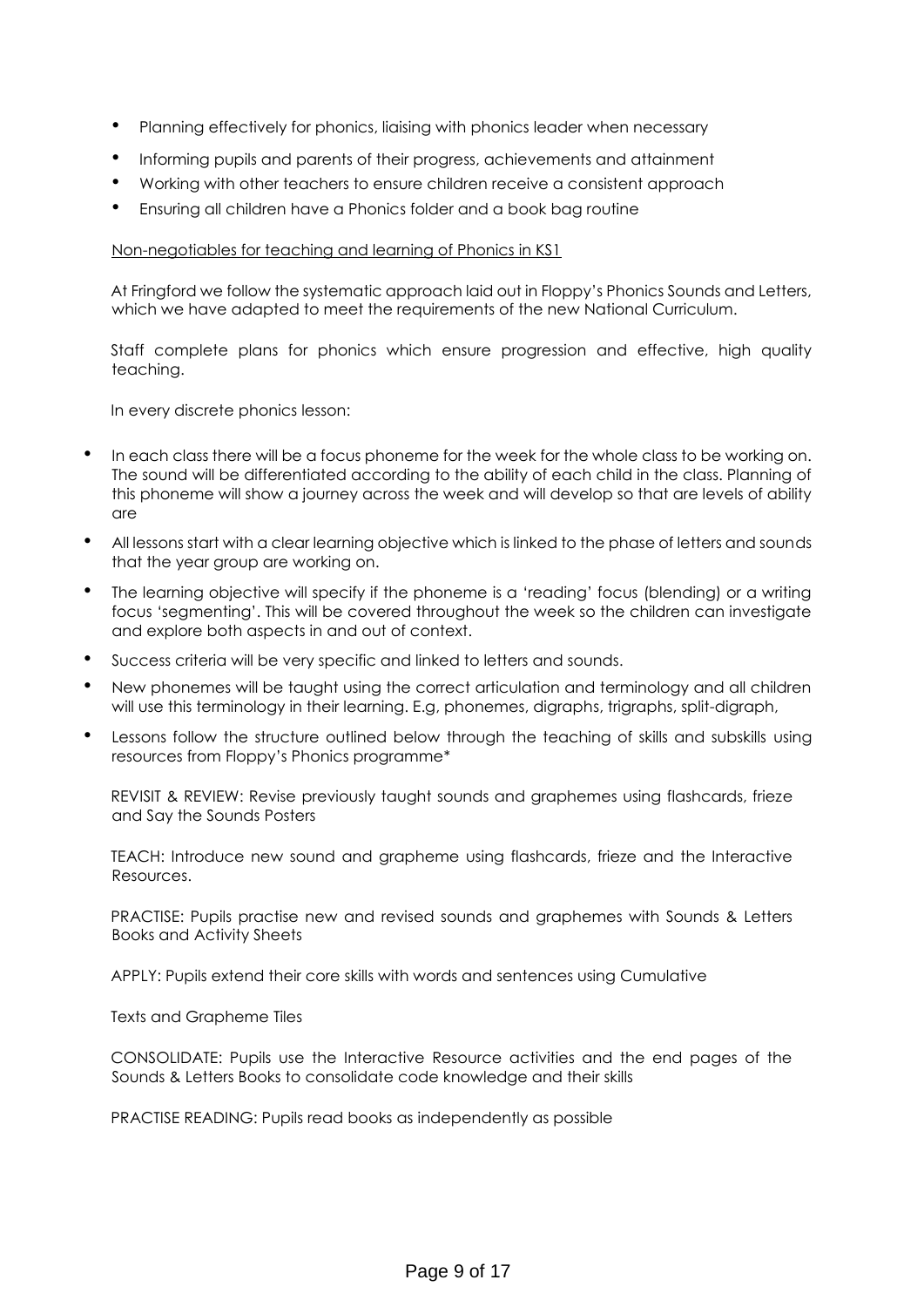- Feedback will be given throughout the lesson to individuals to move learning forwards and drive progress. Children will be given extensions to learning opportunities for children to apply phonemes in context.
- Other adults will impact learning throughout the whole phonics lesson by using questions and reinforcement of key strategies taught with individuals.
- Other adults will model and demonstrate new learning with groups/individual children.
- Outcomes to learning will be demonstrated in a variety of ways depending on the strategy/learning opportunity. E,g, multi-sensory resources will support learning in a practical way but there will also be opportunities to rehearse and explore writing of key phonemes and words.
- The teacher/TA will use higher order questions when asking the children to explain strategies used and ways to read and spell a new word.
- All children have a small word list book, Phonics folder (with all sheets in order) and a decodable reading book. The book bag routine is continued from Reception.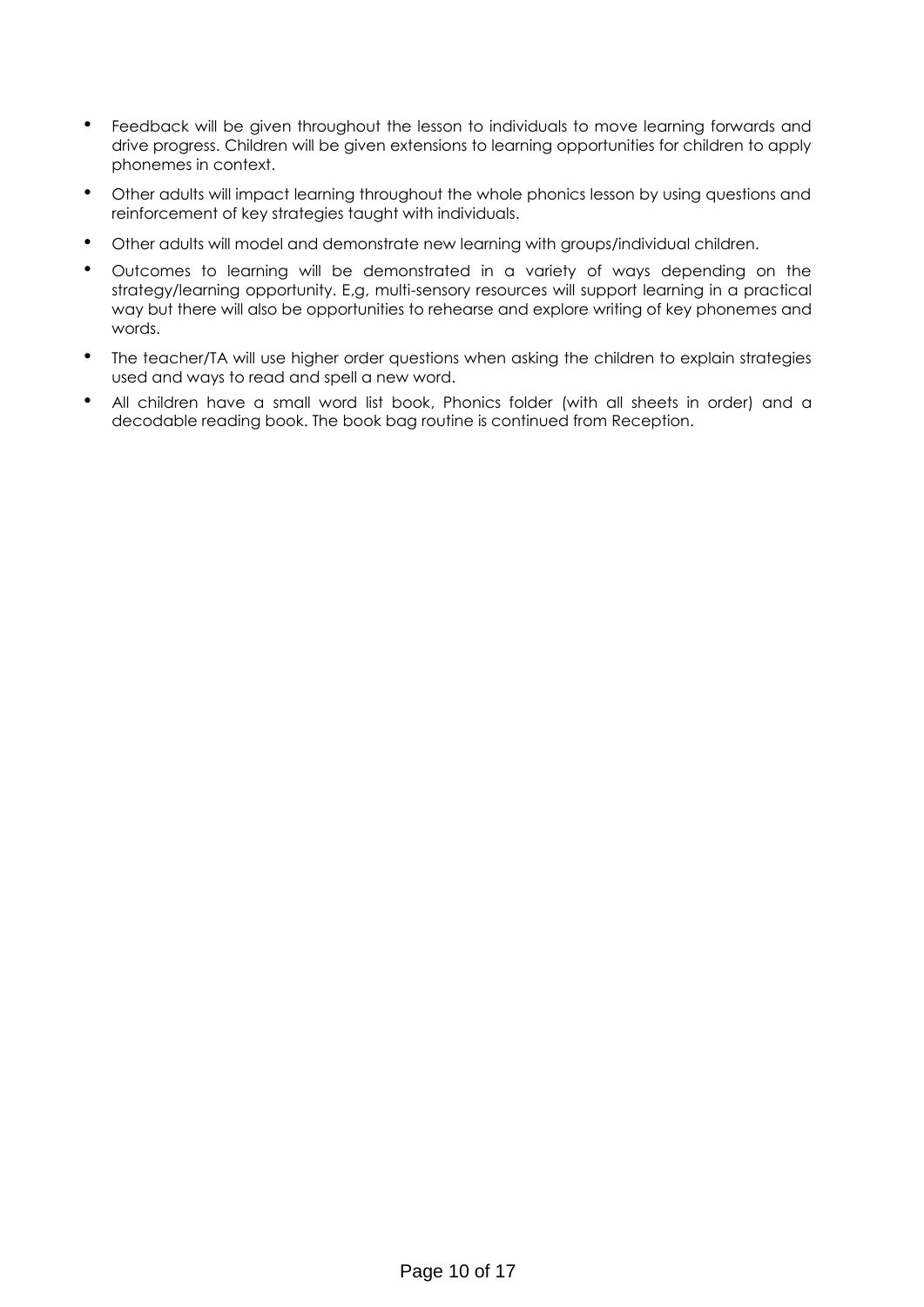# **Appendix A – Floppy's Phonics Assessment tracker**

| <b>Reception</b>       |  |  |  |  |
|------------------------|--|--|--|--|
|                        |  |  |  |  |
|                        |  |  |  |  |
|                        |  |  |  |  |
|                        |  |  |  |  |
|                        |  |  |  |  |
|                        |  |  |  |  |
|                        |  |  |  |  |
| 2 weeks per<br>book    |  |  |  |  |
| September              |  |  |  |  |
| start                  |  |  |  |  |
| Level 1+               |  |  |  |  |
| Book 1                 |  |  |  |  |
|                        |  |  |  |  |
| satp                   |  |  |  |  |
| Level 1+               |  |  |  |  |
| Book 2                 |  |  |  |  |
| inmd                   |  |  |  |  |
| Level 1+               |  |  |  |  |
| Book 3                 |  |  |  |  |
| gock                   |  |  |  |  |
| Autumn<br>half<br>term |  |  |  |  |
|                        |  |  |  |  |
| Level 1+               |  |  |  |  |
| Book 4                 |  |  |  |  |
| -ckeur                 |  |  |  |  |
| Level 1+               |  |  |  |  |
| Book 5                 |  |  |  |  |
| $h b f - ff$           |  |  |  |  |
| Level 1+               |  |  |  |  |
| Book 6                 |  |  |  |  |
| $I - II - Ie - ss$     |  |  |  |  |
| End of autumn          |  |  |  |  |
| term<br>Level 2        |  |  |  |  |
| Book 7                 |  |  |  |  |
| jvw                    |  |  |  |  |
| Level 2                |  |  |  |  |
| Book 8                 |  |  |  |  |
| xyz                    |  |  |  |  |
| Level 2                |  |  |  |  |
| Book 9                 |  |  |  |  |
| -zz qu ch              |  |  |  |  |
| Spring half term       |  |  |  |  |
| Level 2                |  |  |  |  |
|                        |  |  |  |  |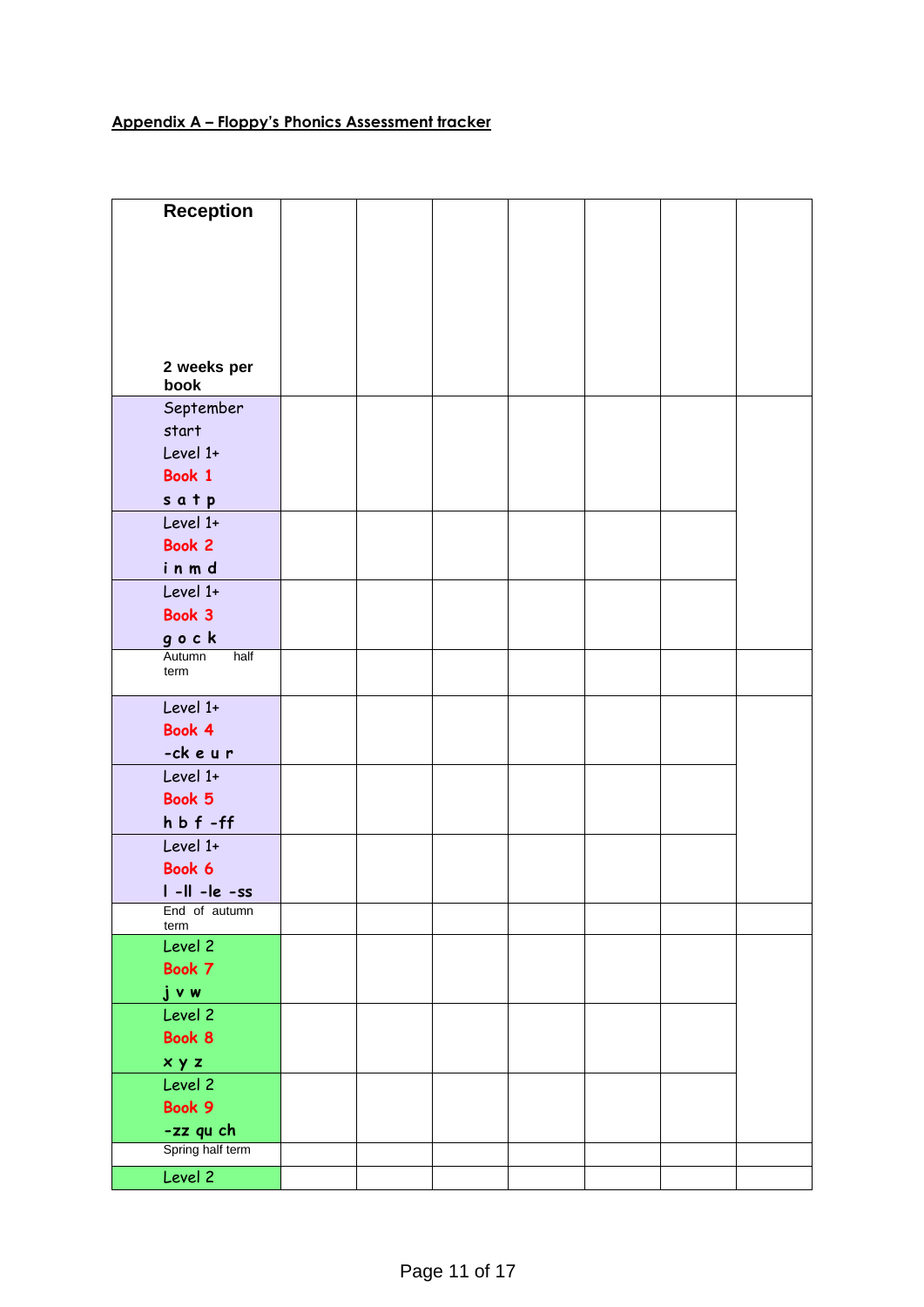| <b>Book 10</b>   |  |  |  |  |
|------------------|--|--|--|--|
| $sh$ th $-ng$    |  |  |  |  |
| Level 2          |  |  |  |  |
| <b>Book 11</b>   |  |  |  |  |
| -dge -ve         |  |  |  |  |
| wh               |  |  |  |  |
| Level 2          |  |  |  |  |
| <b>Book 12</b>   |  |  |  |  |
| $-cks - tch -$   |  |  |  |  |
| nk               |  |  |  |  |
| End of spring    |  |  |  |  |
| term             |  |  |  |  |
| Level 3          |  |  |  |  |
| Book 13          |  |  |  |  |
| ai ee -igh       |  |  |  |  |
| Level 3          |  |  |  |  |
| <b>Book 14</b>   |  |  |  |  |
| <b>00 -00 00</b> |  |  |  |  |
| Level 3          |  |  |  |  |
| <b>Book 15</b>   |  |  |  |  |
| ar or ur         |  |  |  |  |
| Summer half      |  |  |  |  |
| term             |  |  |  |  |
| Level 3          |  |  |  |  |
| <b>Book 16</b>   |  |  |  |  |
| ow oi ear        |  |  |  |  |
| Level 3          |  |  |  |  |
| Book 17          |  |  |  |  |
| air er -er       |  |  |  |  |
| Level 3          |  |  |  |  |
| Book 18          |  |  |  |  |
| $-ue$ $-ue$ $-$  |  |  |  |  |
| ure - ture       |  |  |  |  |
| of<br>End        |  |  |  |  |
| summer term      |  |  |  |  |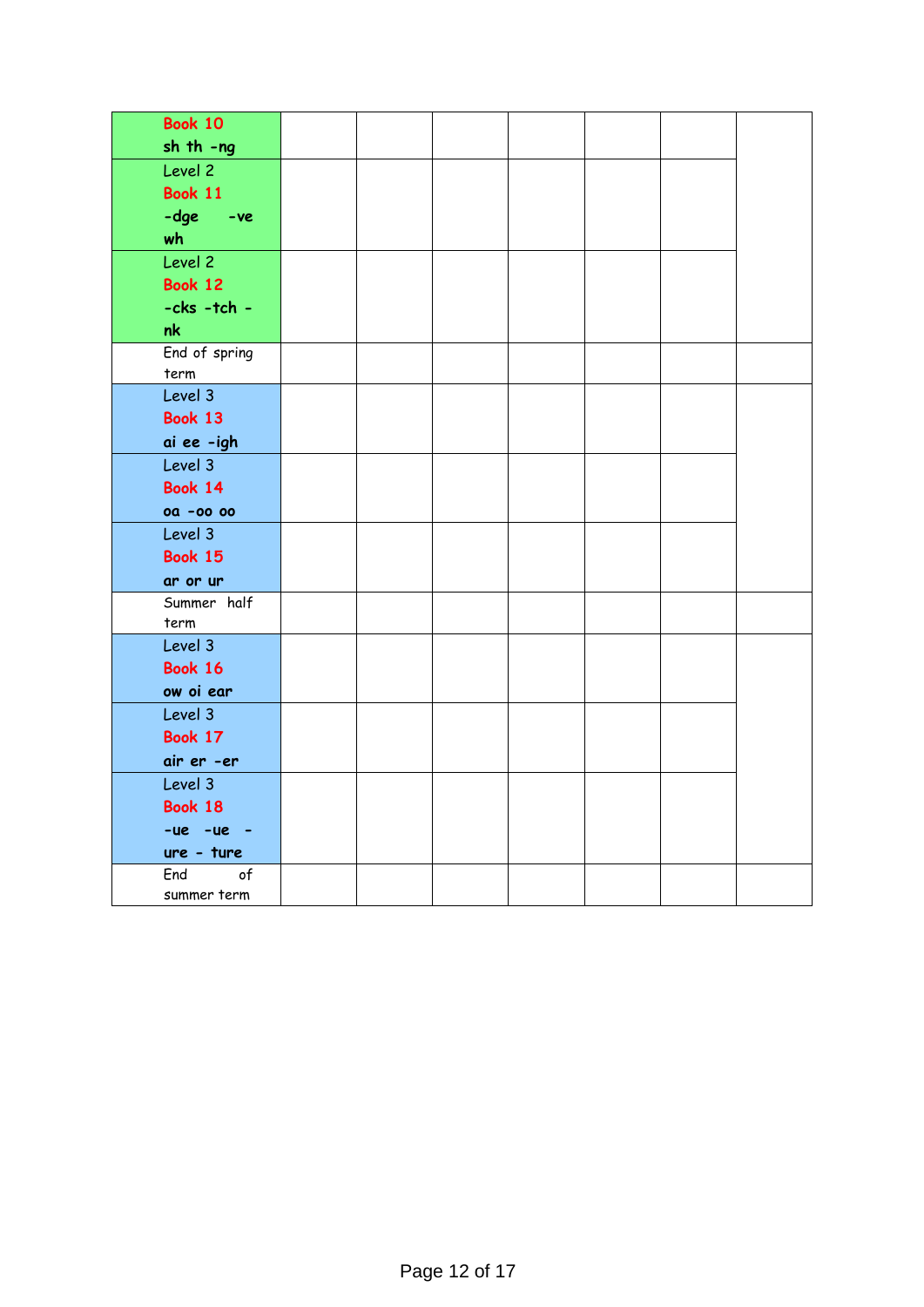| Year $1$         |  |  |  |  |
|------------------|--|--|--|--|
|                  |  |  |  |  |
| Level 4          |  |  |  |  |
| Revise<br>and    |  |  |  |  |
| blend            |  |  |  |  |
| <b>Book 19</b>   |  |  |  |  |
| aeioustp         |  |  |  |  |
| nmdgck-          |  |  |  |  |
| ckrhbf-ff        |  |  |  |  |
| $\  - \ $        |  |  |  |  |
| -le -ss j v w    |  |  |  |  |
| x y z -zz qu     |  |  |  |  |
| Level 4          |  |  |  |  |
| Revise and       |  |  |  |  |
| blend            |  |  |  |  |
| <b>Book 20</b>   |  |  |  |  |
| ch sh th -ng     |  |  |  |  |
| -nk ai           |  |  |  |  |
| -igh oa -oo      |  |  |  |  |
| 00 or ur er -    |  |  |  |  |
| er ow oi ear     |  |  |  |  |
| air              |  |  |  |  |
| Level 4          |  |  |  |  |
| Revise<br>and    |  |  |  |  |
| stretch          |  |  |  |  |
| <b>Book 21</b>   |  |  |  |  |
| /ai/ ai ay       |  |  |  |  |
| /oi/ oi oy       |  |  |  |  |
| /ee/ ee ea       |  |  |  |  |
| /igh/ -igh -ie   |  |  |  |  |
| Autumn half term |  |  |  |  |
|                  |  |  |  |  |
|                  |  |  |  |  |
| Level 4          |  |  |  |  |
| Revise and       |  |  |  |  |
| stretch          |  |  |  |  |
| <b>Book 22</b>   |  |  |  |  |
| $/oa/oa$ ou      |  |  |  |  |
| $/yoo/ -ue ew$   |  |  |  |  |
| long /oo/ 00 -   |  |  |  |  |
| ew               |  |  |  |  |
| /ou/ ow ou       |  |  |  |  |
| Level 4          |  |  |  |  |
| Revise<br>and    |  |  |  |  |
| stretch          |  |  |  |  |
| Book 23          |  |  |  |  |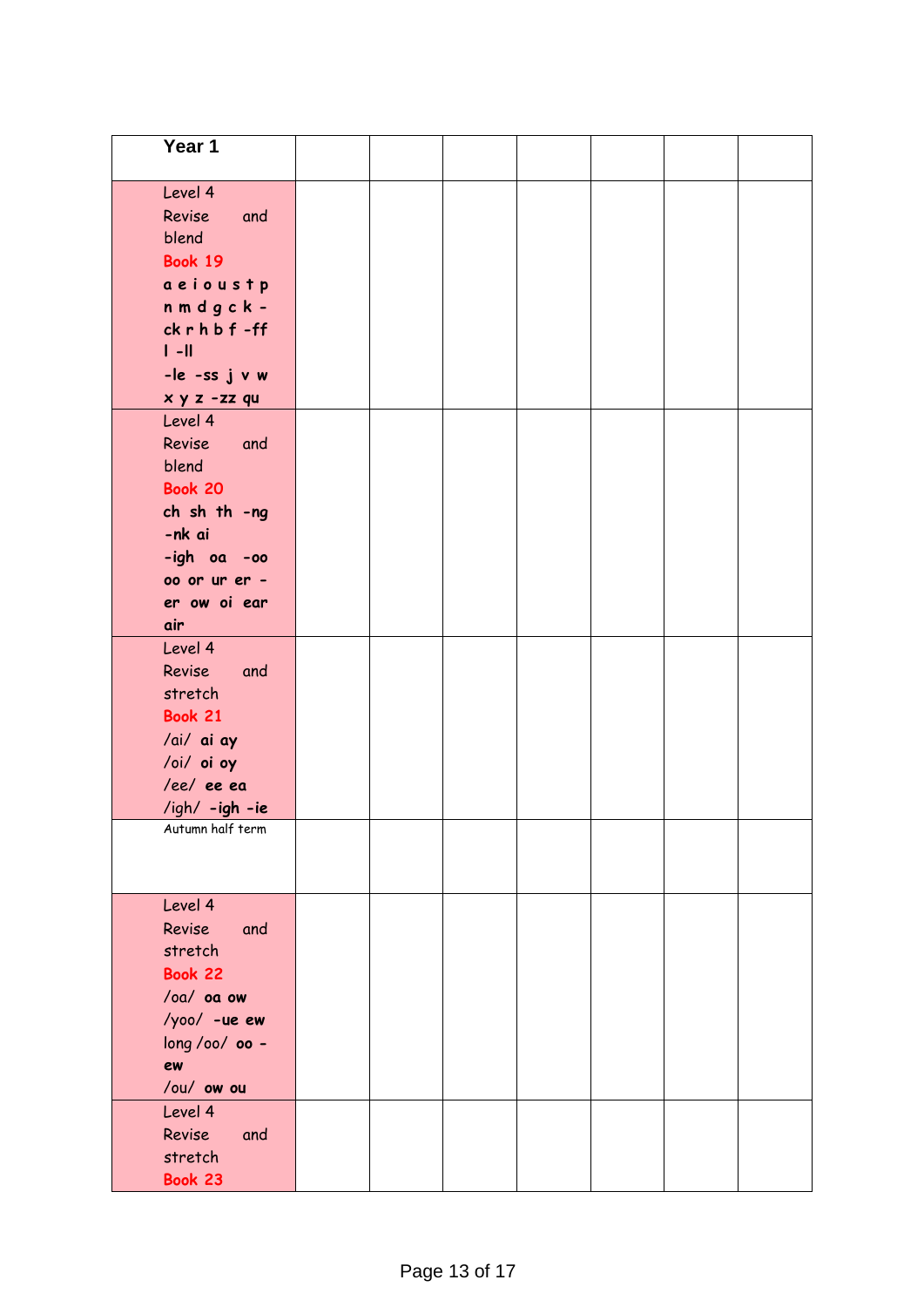| /ur/ $ur$ ir          |  |  |  |  |
|-----------------------|--|--|--|--|
| /or/ or aw            |  |  |  |  |
| /eer/ ear             |  |  |  |  |
| eer                   |  |  |  |  |
| /air/ air -are        |  |  |  |  |
| Level 4               |  |  |  |  |
| Revise and            |  |  |  |  |
| stretch               |  |  |  |  |
| Book 24               |  |  |  |  |
| $/s / s - ce$         |  |  |  |  |
| $/e/e$ -ea            |  |  |  |  |
|                       |  |  |  |  |
| $/u /$ $u o$          |  |  |  |  |
| $-ed / d / / t /$     |  |  |  |  |
| End of autumn<br>term |  |  |  |  |
|                       |  |  |  |  |
|                       |  |  |  |  |
|                       |  |  |  |  |
| Level 5               |  |  |  |  |
| Alternative           |  |  |  |  |
| spellings             |  |  |  |  |
| Book 25               |  |  |  |  |
| /ai/ ai ay            |  |  |  |  |
| eigh -ey              |  |  |  |  |
| $/ai/$ a a-e -        |  |  |  |  |
|                       |  |  |  |  |
| ae -ea                |  |  |  |  |
| /ee/ ee e -y          |  |  |  |  |
| -ey                   |  |  |  |  |
| /ee/ ea e-e -         |  |  |  |  |
| ie                    |  |  |  |  |
| Level 5               |  |  |  |  |
| Alternative           |  |  |  |  |
| spellings             |  |  |  |  |
| <b>Book 26</b>        |  |  |  |  |
| /igh/ -igh i -        |  |  |  |  |
| Y                     |  |  |  |  |
| /igh/ -ie i-e         |  |  |  |  |
| /oa/ oa ow o          |  |  |  |  |
| $/oa / -oe$ $o-e$     |  |  |  |  |
| $-cugh -$             |  |  |  |  |
| eau                   |  |  |  |  |
| Level 5               |  |  |  |  |
| Alternative           |  |  |  |  |
|                       |  |  |  |  |
| spellings             |  |  |  |  |
| <b>Book 27</b>        |  |  |  |  |
| $/s/ s - ss - se$     |  |  |  |  |
| $-ce$                 |  |  |  |  |
| /s/ ce ci cy          |  |  |  |  |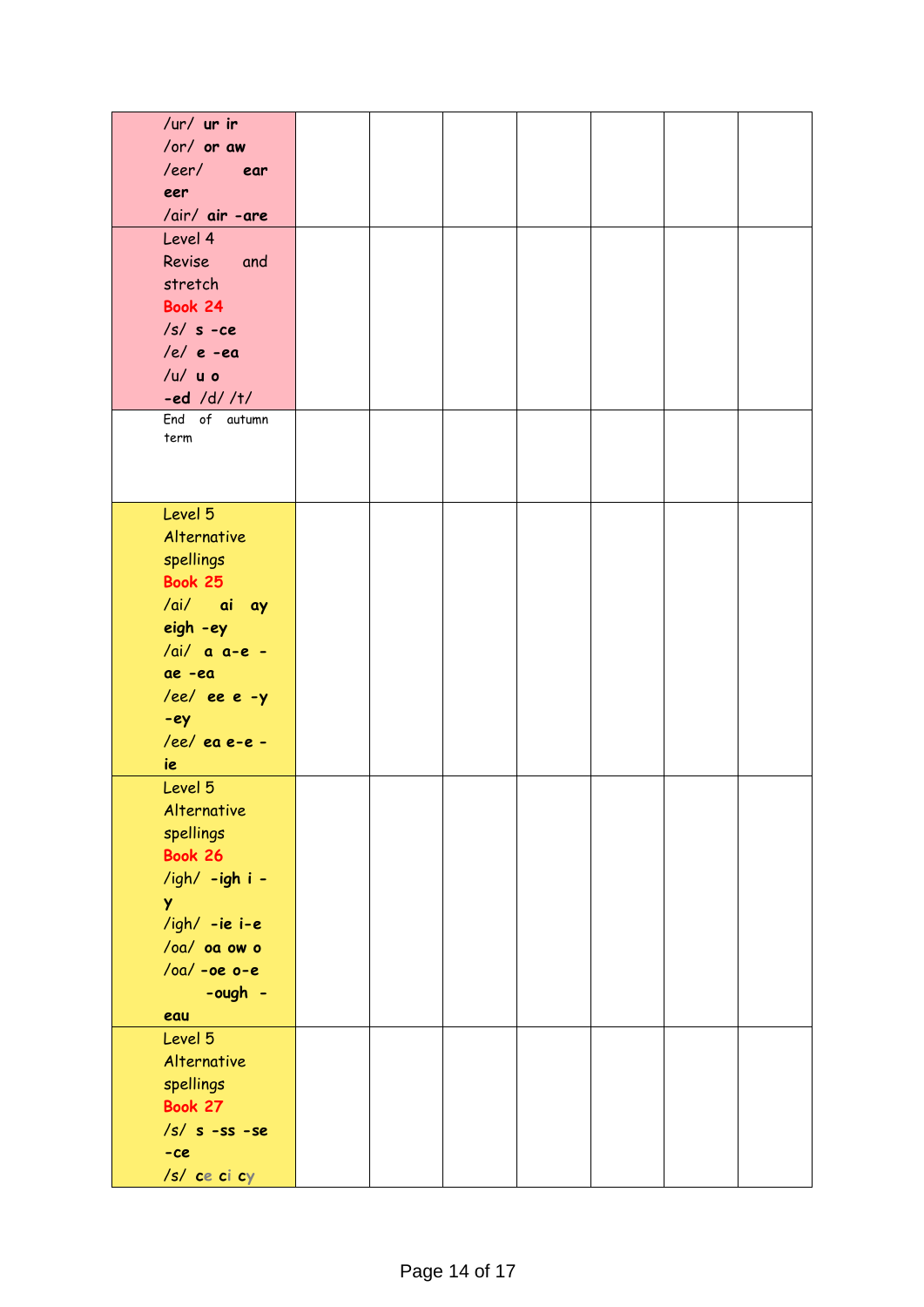| $/s/$ sc -st-             |  |  |  |  |
|---------------------------|--|--|--|--|
| $/e/e$ -ea                |  |  |  |  |
| Spring half term          |  |  |  |  |
|                           |  |  |  |  |
|                           |  |  |  |  |
| Level 5                   |  |  |  |  |
| Alternative               |  |  |  |  |
| spellings                 |  |  |  |  |
| <b>Book 28</b>            |  |  |  |  |
| /j/ j ge gi gy            |  |  |  |  |
| $/j/ -ge -dge$            |  |  |  |  |
| $ I - Ie - e $            |  |  |  |  |
| /ul/ $-al -il$<br>Level 5 |  |  |  |  |
| Alternative               |  |  |  |  |
| spellings                 |  |  |  |  |
| <b>Book 29</b>            |  |  |  |  |
| /yoo/ -ue u               |  |  |  |  |
| $/yoo/ewu-e$              |  |  |  |  |
| eu                        |  |  |  |  |
| long /oo/ oo              |  |  |  |  |
| $u-e - o$                 |  |  |  |  |
|                           |  |  |  |  |
| -ou -ough                 |  |  |  |  |
| long /oo/ -ue             |  |  |  |  |
| $-ew$                     |  |  |  |  |
|                           |  |  |  |  |
| ui u                      |  |  |  |  |
| Level 5                   |  |  |  |  |
| Alternative               |  |  |  |  |
| spellings<br>Book 30      |  |  |  |  |
| /oi/ oi oy                |  |  |  |  |
| /ou/ ow ou -              |  |  |  |  |
| ough                      |  |  |  |  |
| /or/ or -our              |  |  |  |  |
| $/$ or $/$ aw au -        |  |  |  |  |
| a                         |  |  |  |  |
| war                       |  |  |  |  |
| quar                      |  |  |  |  |
| of<br>spring<br>End       |  |  |  |  |
| term                      |  |  |  |  |
|                           |  |  |  |  |
|                           |  |  |  |  |
| Level 5                   |  |  |  |  |
| Alternative               |  |  |  |  |
| spellings                 |  |  |  |  |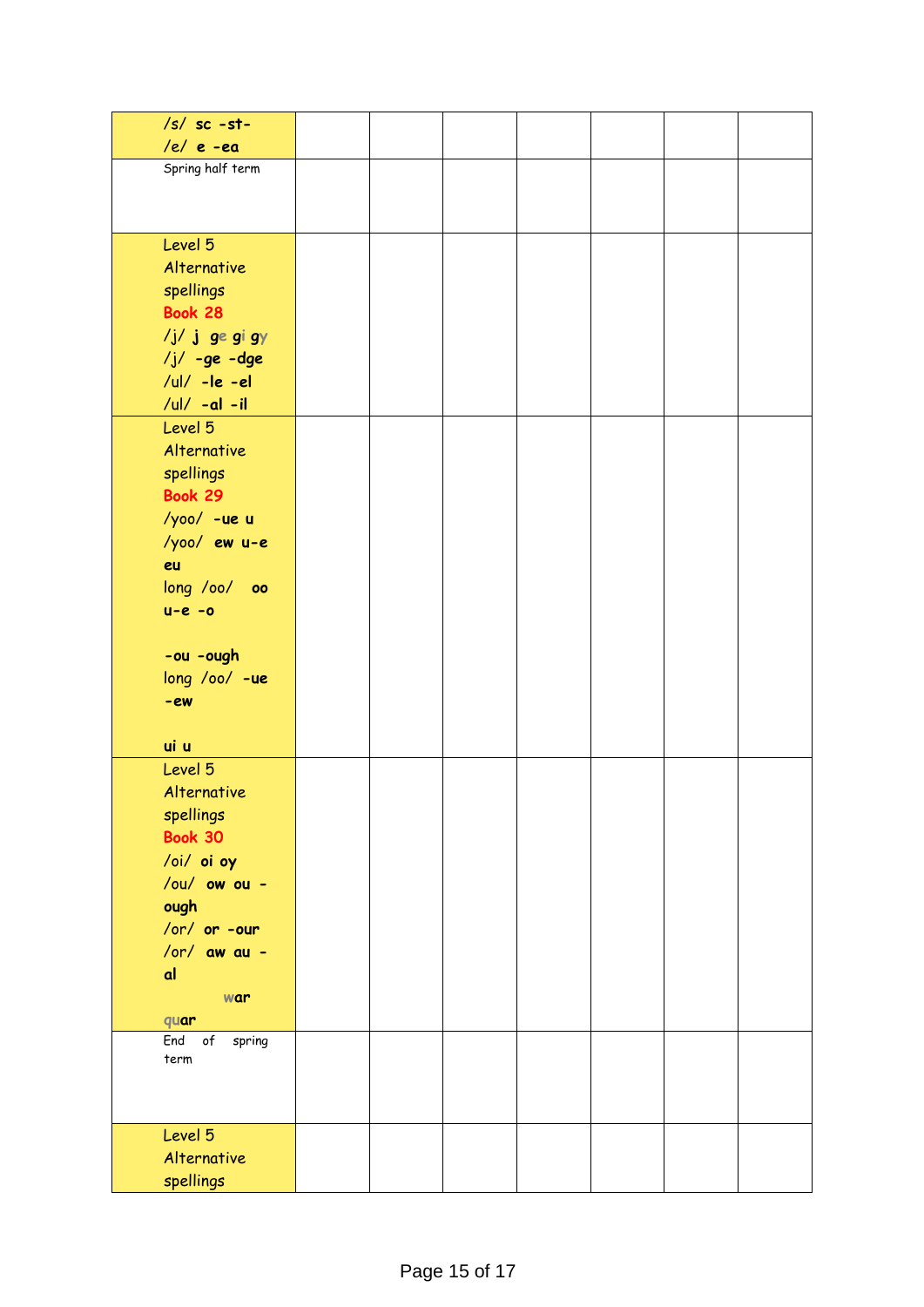| <b>Book 31</b>     |  |  |  |  |
|--------------------|--|--|--|--|
| /ur/ ur ir er      |  |  |  |  |
| $/$ ur $/$<br>ear  |  |  |  |  |
| $(w)$ or           |  |  |  |  |
| (schwa) -re        |  |  |  |  |
| $-our$             |  |  |  |  |
| /u/ u o -ou -      |  |  |  |  |
|                    |  |  |  |  |
| ough               |  |  |  |  |
| /ar/ ar a al       |  |  |  |  |
| Level 5            |  |  |  |  |
| Alternative        |  |  |  |  |
| spellings          |  |  |  |  |
| <b>Book 32</b>     |  |  |  |  |
| $zh/ -s -si$       |  |  |  |  |
| ge                 |  |  |  |  |
| /w/ w wh -u        |  |  |  |  |
| $/f/ f - ff$       |  |  |  |  |
| /f/ ph -gh         |  |  |  |  |
| Level 5            |  |  |  |  |
| Alt                |  |  |  |  |
| pronunciations     |  |  |  |  |
| Book 33            |  |  |  |  |
| ch /ch/ /k/        |  |  |  |  |
| /sh/               |  |  |  |  |
| $-ie$ /igh//ee/    |  |  |  |  |
| $($ i-ee $/$ )     |  |  |  |  |
| ow /ou/ /oa/       |  |  |  |  |
| a /a/ /ai/         |  |  |  |  |
| $/o/$ as<br>$-$ in |  |  |  |  |
| $(w)a & al +$      |  |  |  |  |
| Summer half term   |  |  |  |  |
|                    |  |  |  |  |
|                    |  |  |  |  |
| Level 5            |  |  |  |  |
| Alternative        |  |  |  |  |
| spellings          |  |  |  |  |
| <b>Book 34</b>     |  |  |  |  |
| /ch/ ch -tch       |  |  |  |  |
|                    |  |  |  |  |
| /chu/ -ture        |  |  |  |  |
| /sh/ sh ch         |  |  |  |  |
| /sh/ -ti -ci -     |  |  |  |  |
| ssi -sci           |  |  |  |  |
| /g/ g gu -         |  |  |  |  |
| gue gh             |  |  |  |  |
| Level 5            |  |  |  |  |
| Alternative        |  |  |  |  |
| spellings          |  |  |  |  |